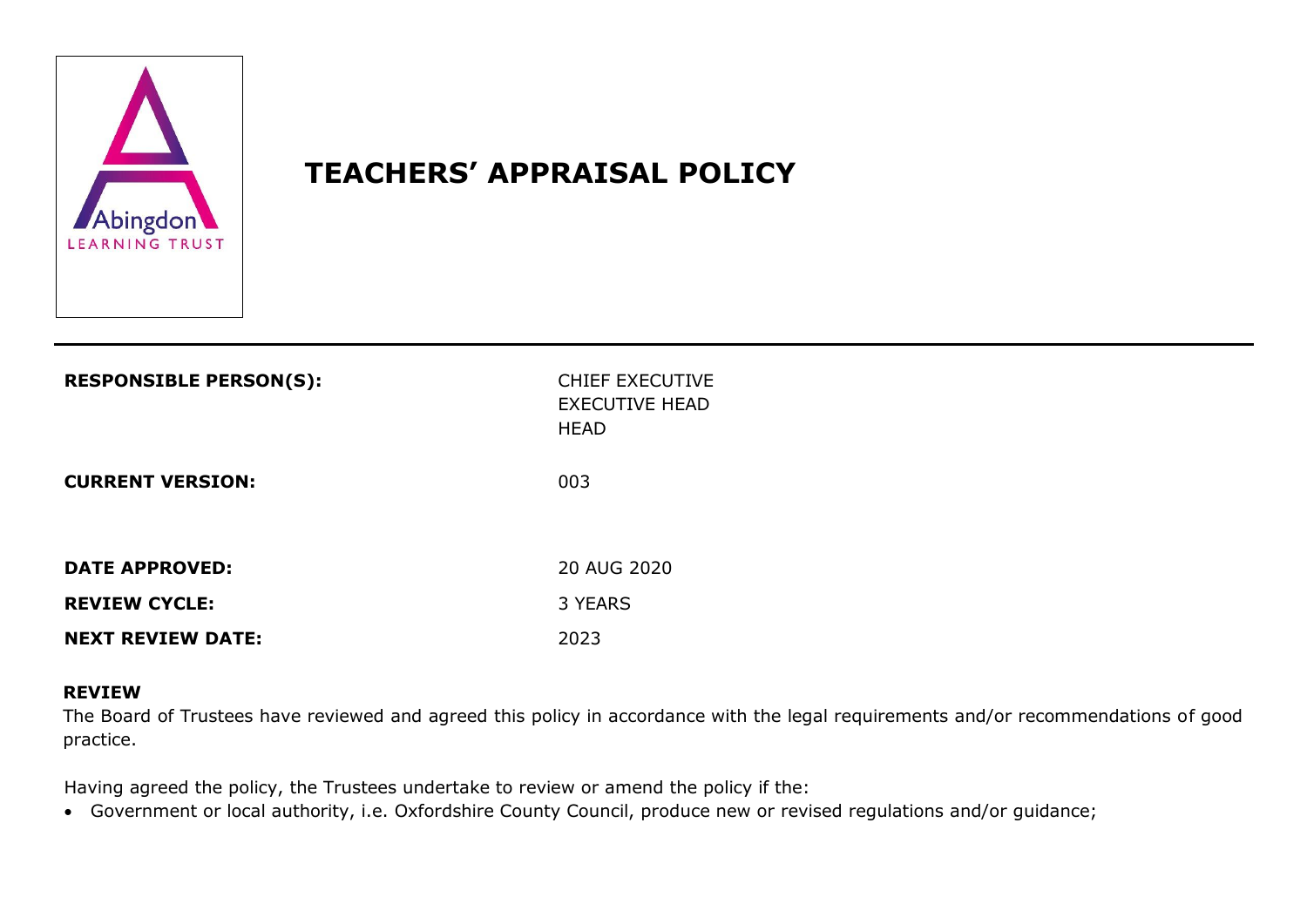The Trust identifies and recommends changes which will serve to improve the policy, support the implementation of the policy and/or the related policy processes.

#### **APPROVED BY THE BOARD OF TRUSTEES on 20 August 2020**

#### **RESPONSIBLE BODY**

Within this policy "responsible body" means the Trust and/or Trustees of the Abingdon Learning Trust. The responsible body will endeavour to ensure that the level of related training, support, financial and non-financial resources are adequate to the fulfil the responsible body's functions in respect of this policy.

#### **RESPONSIBLE PERSONS**

The responsible persons accept the responsibility and accountability, delegated to them by the responsible body, and undertake to ensure adherence to, and the implementation of this policy and associated procedures.

### Introduction

Revised appraisal arrangements for teachers came into force from 1 September 2012. They are set out in the Education (School Teachers' Appraisal) (England) Regulations 2012 (the Appraisal Regulations) replacing the Education (School Teacher Performance Management) (England) Regulations 2006 (the 2006 Regulations).

The Appraisal Regulations do not apply to teachers and headteachers in academies. However, it is good practice for all schools to have a system for managing the performance of staff and it is suggested that academies also adopt this model policy.

The Appraisal Regulations set out the principles that apply to teachers in all maintained schools and unattached teachers employed by a local authority, in each case where they are employed for one term or more. They retain the key elements of the 2006 Regulations but allow schools more freedom to design arrangements to suit their own individual circumstances. They provide the minimum national framework within which schools should operate.

The Abingdon Learning Trust has chosen to stay within the legal framework set out in the Appraisal Regulations and in other relevant legislation that affects all employers such as equality legislation, employment protection and Data Protection.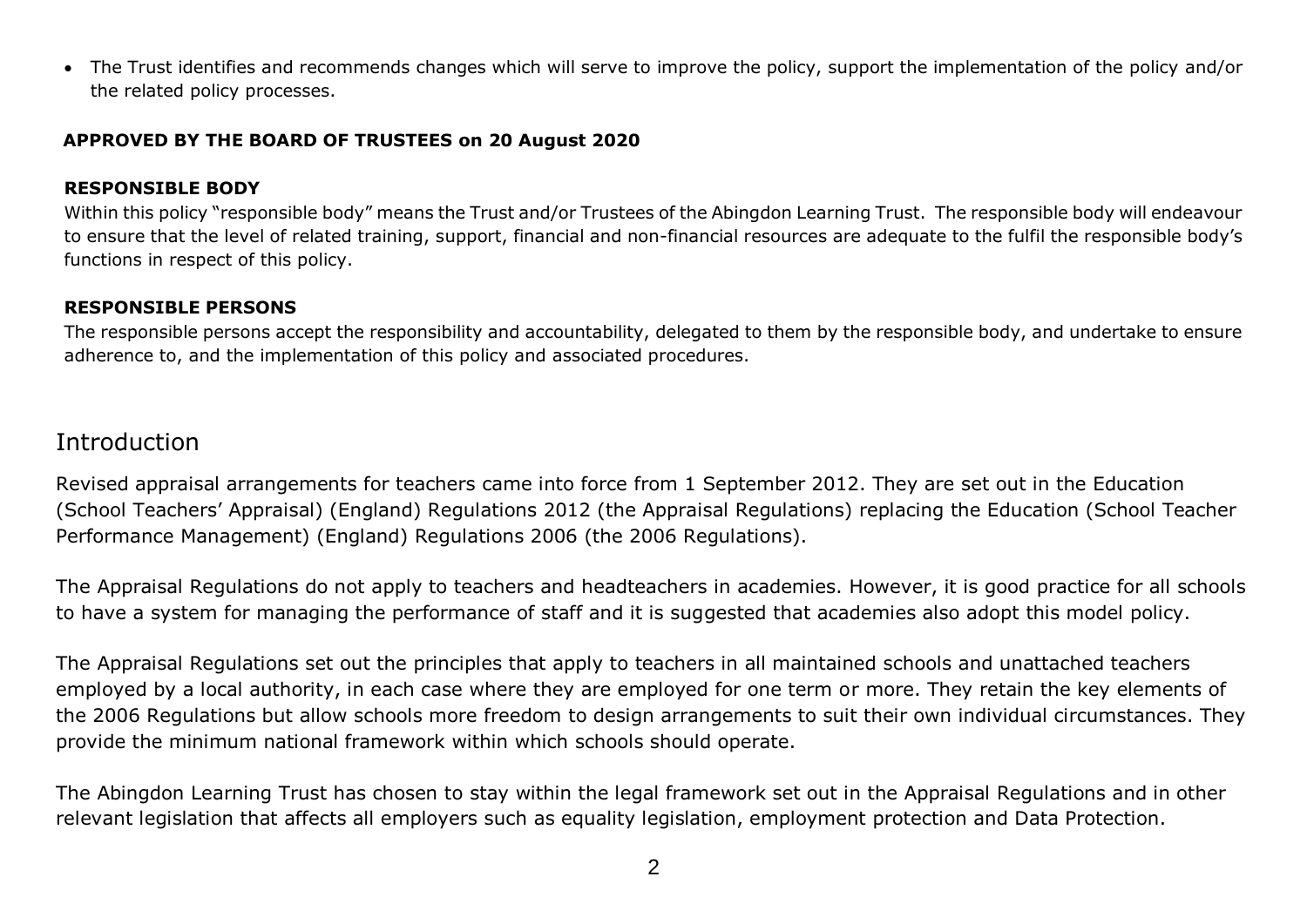Schools must have an appraisal policy for teachers and a policy, covering all staff, which deals with lack of capability. The Trust has such a policy as a separate document.

This Appraisal Policy has been provided as a model by OCC, which is developed from the model published by the Department for Education. It includes additional details where it is considered that these are helpful to the operation of an effective procedure. The Oxfordshire model policy has been drawn up following consultation with all the recognised Trade Unions and Associations.

This model policy applies only to teachers, including Executive Headteachers and Heads.

### General Principles

## The role of the Abingdon Learning Trust

Throughout this procedure the trustees will discharge their responsibilities through the Heads and Executive Head, supported by the CEO, in all Trust schools.

### Definitions

The term "relevant body" has been used throughout this policy. In the Abingdon Learning Trust, this is the Local Academy Board and Secondary Board, who make recommendations to the Trust's F&GP committee – the Pay Panel - for pay decisions.

Unless indicated otherwise, all references to "teacher" include the head and executive head.

## Consistency of Treatment and Fairness

The relevant body is committed to ensuring consistency of treatment and fairness and will abide by all relevant equality legislation.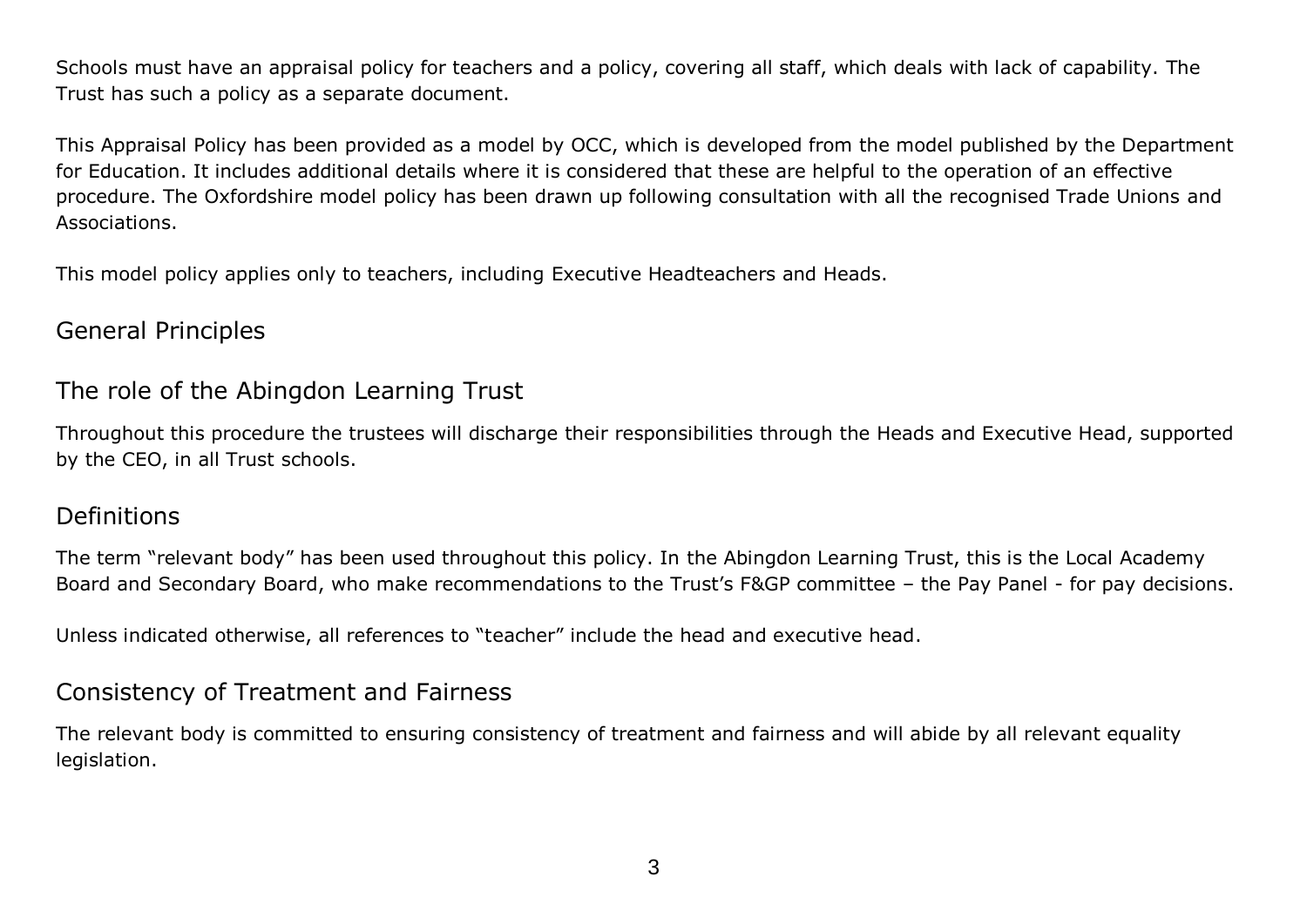## **Delegation**

Normal rules apply in respect of the delegation of functions recorded in the ALT Scheme of Delegation.

# Monitoring and Evaluation

The relevant body and head teacher will monitor the operation and effectiveness of the school's appraisal arrangements.

Advice and guidance on any aspect of this policy is available from the Trust's HR Adviser and CEO.

# Appraisal Policy for Teachers and Headteachers (including Executive Head)

### Purpose

- 1. This policy sets out the framework for a clear and consistent assessment of the overall performance of teachers, including the head teacher, and for supporting their development within the context of the school's plan for improving educational provision and performance, and the standards expected of teachers.
- 2. Pay progression for all teachers must be linked to performance. Where teachers are eligible for pay progression, the assessment of performance through the appraisal procedure will be the basis on which a recommendation is made and this will be in accordance with the School Teachers' Pay and Conditions Document 2018 ("the Document").
- 3. The appraisal procedure will be used also to address any concerns that are raised about a teacher's performance. If the concerns cannot be resolved through the appraisal process, performance will be managed under the Professional Capability Procedure.

Application of the appraisal procedure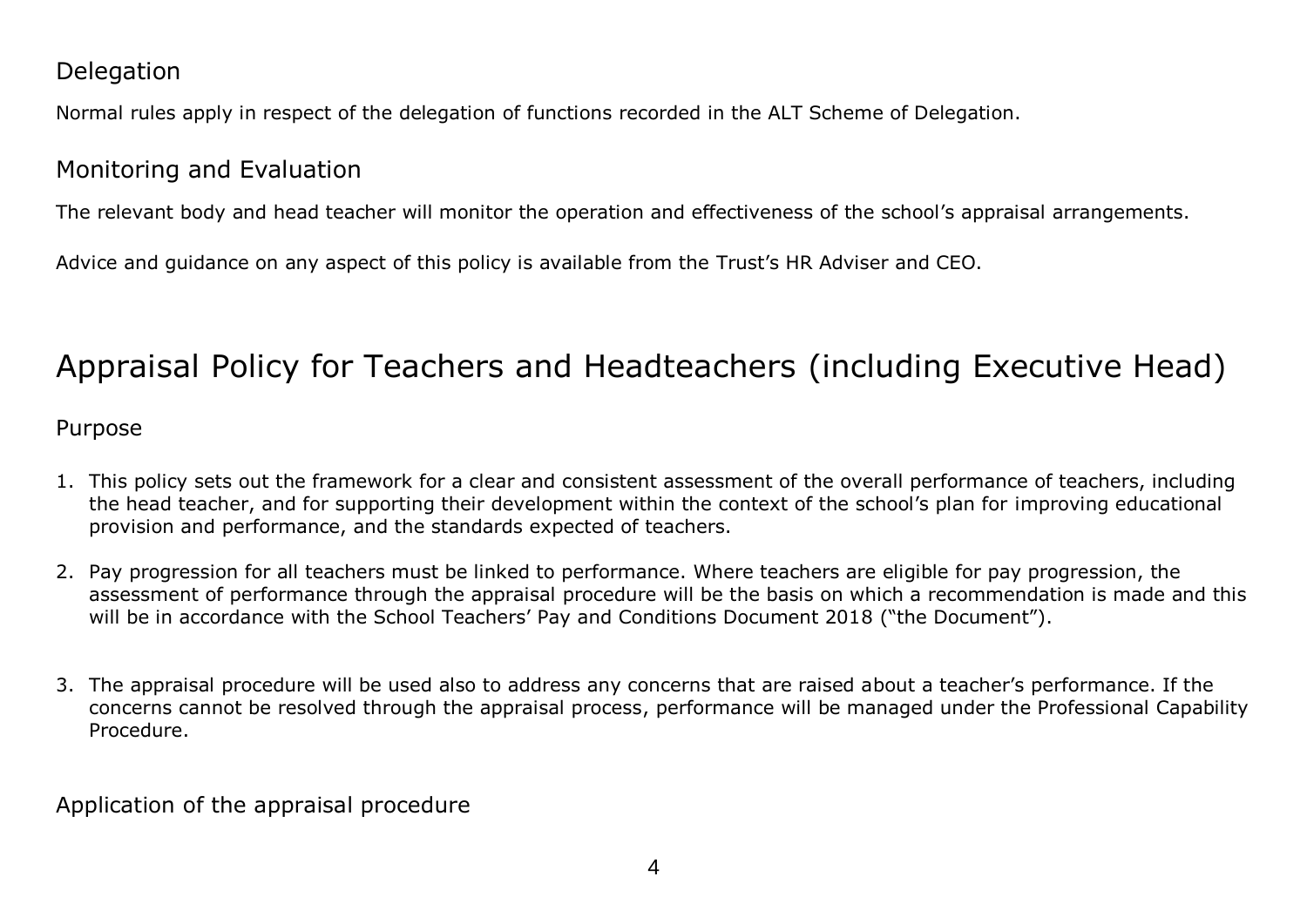- 4. This procedure applies to the Headteacher and to all teachers employed by the school or local authority, except those on contracts of less than one term<sup>1</sup>, those undergoing induction (i.e. Newly Qualified Teachers) and those who are subject to formal capability procedures.
- 5. Appraisal in the Trust's schools will be a supportive and developmental process designed to ensure that all teachers have the skills and support they need to carry out their role effectively. It will help to ensure that teachers are able to continue to improve their professional practice and to develop as teachers.

### The appraisal period

- 6. The appraisal period will run for twelve months from 1 September to 31 August.
- 7. Teachers employed on a fixed term contract of less than one year will have their performance managed in accordance with the principles underpinning this policy. The length of the appraisal period will be determined by the duration of their contract.
- 8. Teachers who start their employment part-way through the appraisal cycle will have their performance managed over a longer or shorter appraisal period as the head teacher determines most appropriate, with the aim of bringing them into line with the cycle for all other teachers as soon as possible.
- 9. If a teacher transfers to a new post within the school part-way through the appraisal cycle, the head teacher will consider whether it is appropriate to continue with the current cycle and/or to revise the objectives in line with the new post.

### Appointing appraisers

**For the Executive Head**

 $\overline{a}$ 

10.The Executive Head will be appraised by two members of the Secondary Board (SB), supported by the CEO, known as the appraisal sub-group.

<sup>&</sup>lt;sup>1</sup> One term refers to the three main terms of the school year as set out in Conditions of Service for School Teachers in England and Wales (the Burgundy Book).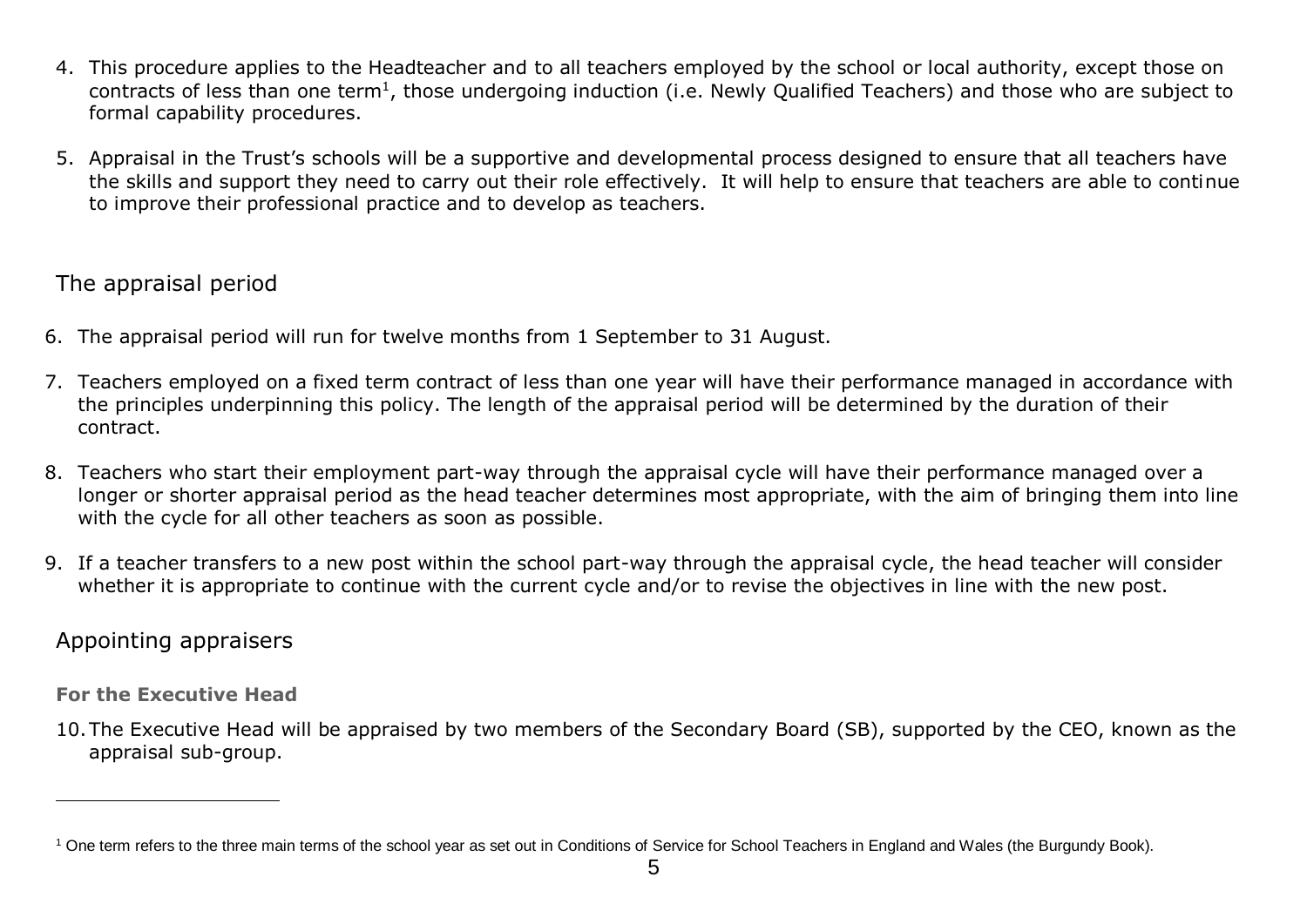11.Where the Executive Head is of the opinion that either of the two members from the SB is unsuitable to act as his/her appraiser, he/she may submit a written request to the CEO for that person to be replaced, stating the reasons for the request.

**For the Head**

- 12.The Head will be appraised by two members of the Local Academy Board (LAB), supported by the CEO, known as the appraisal sub-group.
- 13.Where a Head is of the opinion that either of the two members from the LAB is unsuitable to act as his/her appraiser, he/she may submit a written request to the CEO for that person to be replaced, stating the reasons for the request.
- **For Teachers**
- 14.The Head will decide who will appraise other teachers. Where the head teacher decides to delegate appraisal to line managers, this will include all aspects of the process.

In this Trust:

- The Head will normally be the appraiser for those teachers she/he directly line manages and the relevant line manager will be the appraiser for those teachers who they line manage.
- 15.Where a teacher has more than one line manager the Head will decide which line manager is best placed to be the appraiser.
- 16.Where a teacher is of the opinion that the person appointed is unsuitable to act as the appraiser, he/she may submit a written request to the Head for the appraiser to be replaced, stating the reasons for the request.
- 17.All appraisers will receive appropriate training and guidance in these procedures.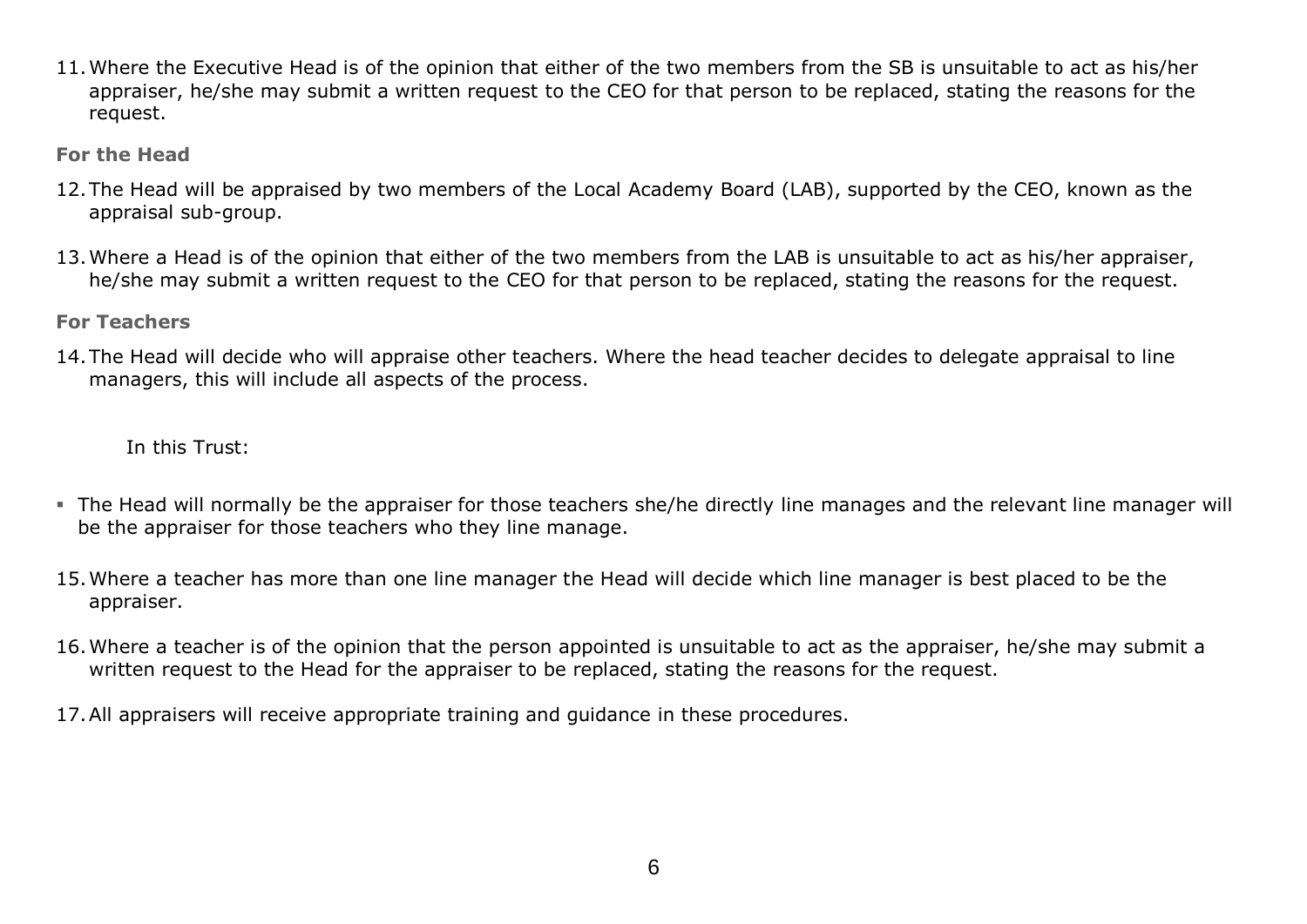# Setting objectives

**For the Executive Head**

- 18.Before, or as soon as practicable after the start of each appraisal period, the Relevant Body must inform the Executive Head of the standards against which their performance will be assessed and set objectives for that period.
- 19.The Executive Head's objectives will be set by the appraisal sub-group.
- 20.The appraisal sub-group and the Executive Head will seek to agree the objectives but, if that is not possible, the appraisers will determine the objectives. Objectives may be revised if circumstances change.

**For the Head**

- 21.Before, or as soon as practicable after the start of each appraisal period, the Relevant Body must inform the head of the standards against which their performance will be assessed and set objectives for that period.
- 22.The Head's objectives will be set by the appraisal sub-group.
- 23.The appraisal sub-group and the Head will seek to agree the objectives but, if that is not possible, the appraisers will determine the objectives. Objectives may be revised if circumstances change.

#### **For Teachers**

- 24.Before, or as soon as practicable after the start of each appraisal period, the Head must inform each teacher of the standards against which their performance will be assessed and ensure that objectives are set for that appraisal period.
- 25.All teachers must be assessed against the [Teachers' Standards](https://www.google.co.uk/?gws_rd=ssl#q=Teachers+Standards). The *Teachers' Standards* can be found in Annex A. The Head will need to consider whether certain teachers should also be assessed against other sets of standards published by the Secretary of State that are relevant to them, in discussion with the CEO.
- 26.Objectives for each teacher will be set before, or as soon as practicable after, the start of each appraisal period. The objectives set for each teacher, will be Specific, Measurable, Achievable, Realistic and Time-bound and will be appropriate to the teacher's role and level of experience. In setting objectives, the appraiser will have regard to what can reasonably be expected in the context of roles, responsibilities and experience, consistent with the school's strategy for achieving a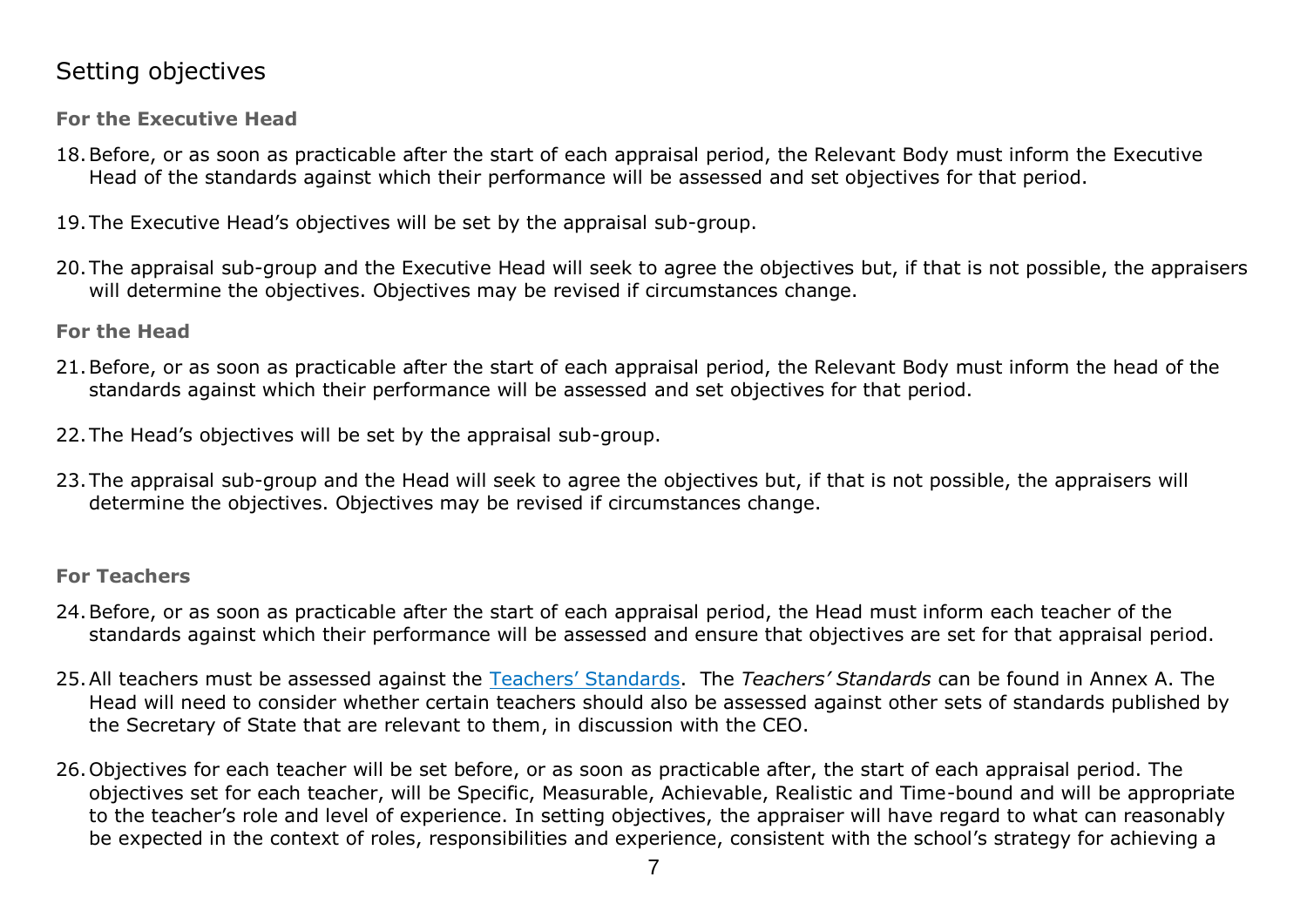work/life balance for all staff.

- 27.The objectives set for each teacher will, if achieved, contribute to the school's plans for improving the school's educational provision and performance and improving the education of pupils at that school. The objectives should also support teachers' professional development.
- 28. In this Trust, all teachers, including the Executive Head and Heads, will normally have no more than three objectives.
- 29.The appraiser and teacher will seek to agree the objectives but, if that is not possible, the appraiser will determine the objectives. Objectives may be revised if circumstances change.
- 30.Objectives will be moderated across the school by the Head to ensure that they are consistent between teachers with similar experience and levels of responsibility. The Executive Head will moderate objectives across the secondary schools to ensure that they are consistent between teachers with similar experience and levels of responsibility.
- 31.The CEO may undertake a similar exercise across the Trust to ensure that objectives are consistent between all Trust teachers including Heads, with similar experience and levels of responsibility.

# Pay progression

 $\overline{a}$ 

- 32.Where teachers are eligible for pay progression, the recommendation made by the appraiser will be based on the assessment of their performance against the relevant teacher standards and their agreed objectives. The recommendations made by the Relevant Body will be based on the criteria and guidance set out in the Pay Policy<sup>2</sup>. (NB pay recommendations for teachers must be made by 31 October and for the Heads this will also take place by 31 October).
- 33.School recommendations are received by the Trust's Pay Panel which meets in early November to ensure that any salary changes can be processed for the November payroll.

<sup>&</sup>lt;sup>2</sup> Please refer to the Pay Policy for Teachers.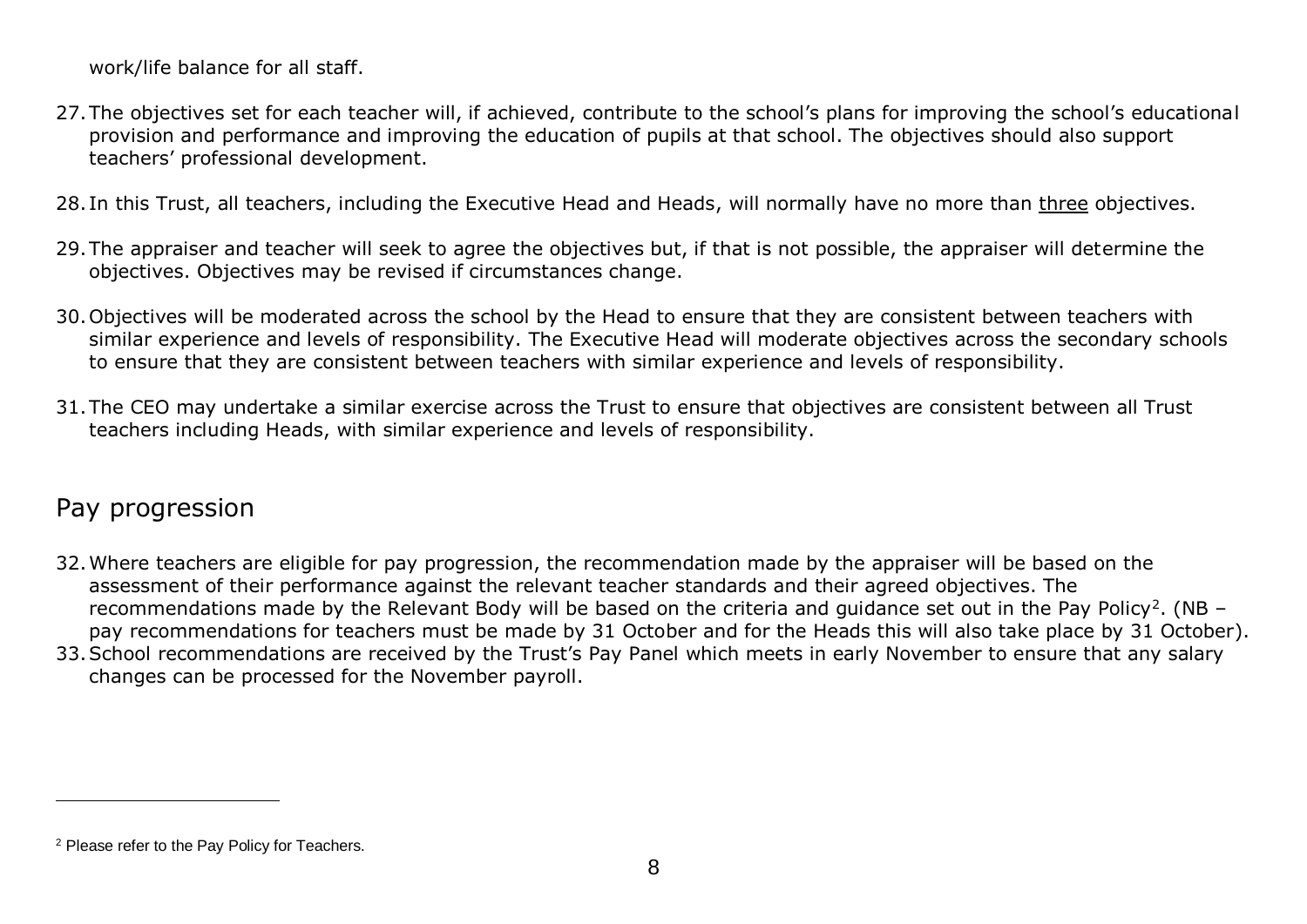## Reviewing performance

**Observation**

- 34.This Trust believes that observation of classroom practice and other responsibilities is important in developing teachers' pedagogy in order to identify particular strengths; training needs and to gain useful information which can inform school improvement more generally.
- 35. In this Trust, teachers' performance will be regularly observed but the amount and type of classroom observation will depend on the individual circumstances of the teacher and the overall needs of the school. All observation will be carried out in a developmental way and in line with each school's monitoring and evaluation protocols.
- 36.Classroom observation for the purpose of appraisal will only be carried out by those with Qualified Teacher Status (QTS).
- 37. In addition to formal observation for the purposes of appraisal, Heads or other leaders with responsibility for teaching standards may "drop in" in order to evaluate the standards of teaching and to check that high standards of professional performance are established and maintained. The length and frequency of "drop in" observations will vary depending on specific circumstances and will be carried out in line with the school's protocols.
- 38.Teachers (including the head) who have responsibilities outside the classroom should also expect to have their performance of those responsibilities observed.

#### **Feedback**

39.Teachers will receive developmental feedback on their teaching throughout the year and as soon as practicable after observation has taken place or other evidence has come to light. Feedback will highlight particular areas of strength as well as any areas that need attention.

**Development and support**

40.Appraisal is a supportive process which will be used to inform continuing professional development. The Trust wishes to encourage a culture in which all teachers take responsibility for improving their teaching through appropriate professional development. Professional development will be linked to school improvement priorities and to the on-going professional development needs and priorities of individual teachers.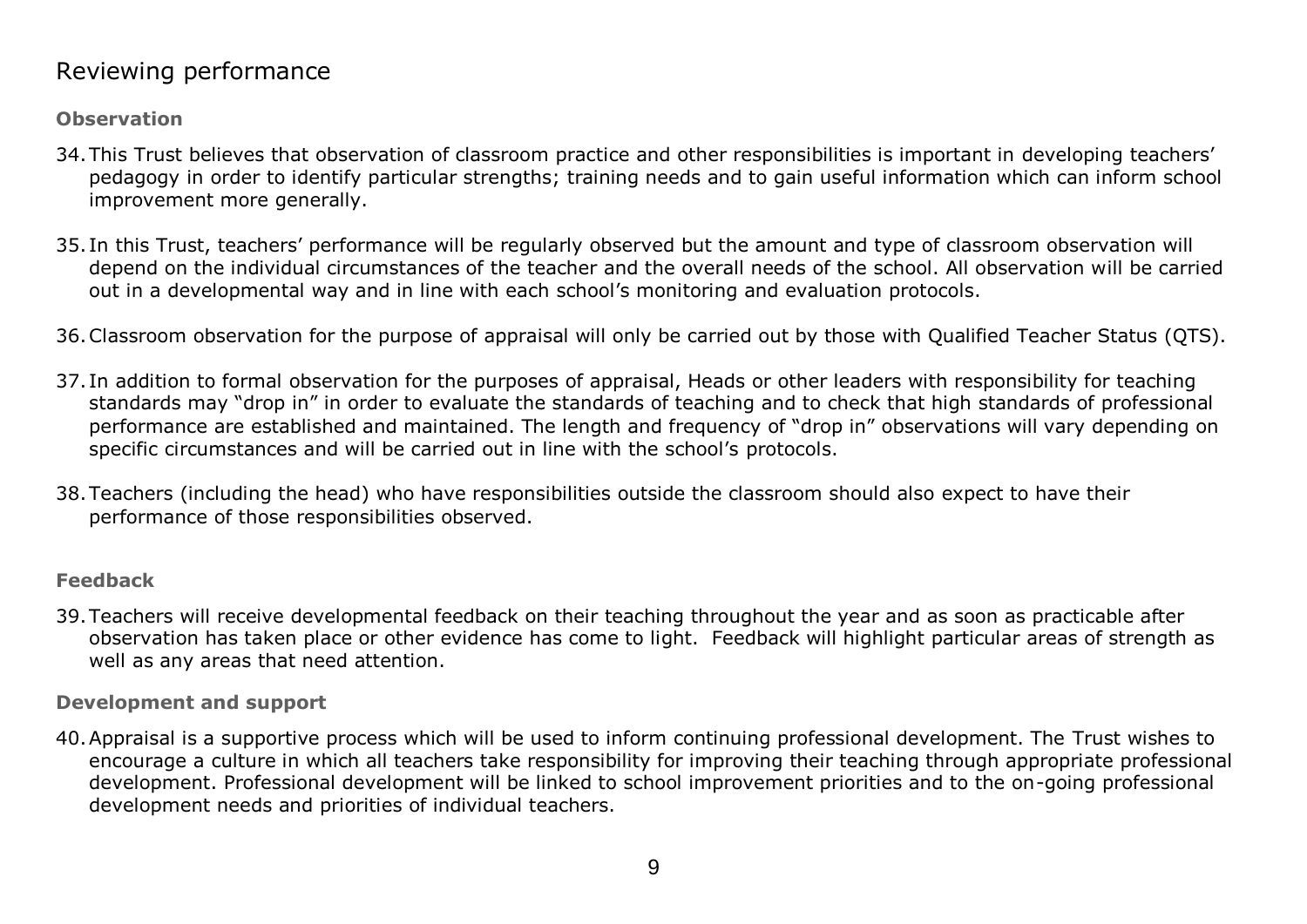41.The school's continuing development (CPD) programme will be informed by the professional development needs identified as part of the appraisal process. The Relevant Body will ensure that, as far as possible, resources are made available in the school budget for appropriate training and support agreed through the appraisal process.

#### **Assessment**

- 42.Each teacher's performance will be formally assessed in respect of each appraisal period. In assessing the performance of the executive head and heads the Relevant Body must consult the CEO.
- 43.This assessment is the end point to the annual appraisal process, but performance and development priorities will be reviewed and addressed on a regular basis throughout the year in interim meetings which will take place (*e.g. three times a year).*
- 44.The teacher will receive as soon as practicable following the end of each appraisal period and have the opportunity to comment in writing on, a written appraisal report. In this school, teachers will receive their written appraisal reports by 31 October (31 October for the executive and heads). The appraisal report will include:
	- details of the teacher's objectives for the appraisal period;
	- an assessment of the teacher's performance of their role and responsibilities against the relevant standards. Where the standards are being met detailed written evidence will not normally be required. However, if there are concerns that standards are not being met these should be evidenced;
	- an assessment of the teacher's performance of their role and responsibilities against their objectives;
	- an assessment of the teacher's professional development needs and identification of any action that should be taken to address them;
	- a recommendation on pay progression*;*
	- a space for the teacher's comments.
- 45.A review meeting will take place to discuss the content of the written appraisal report and any action required, and to inform objective setting for the next cycle. The assessment of performance and of professional development needs will inform the planning process for the following appraisal period.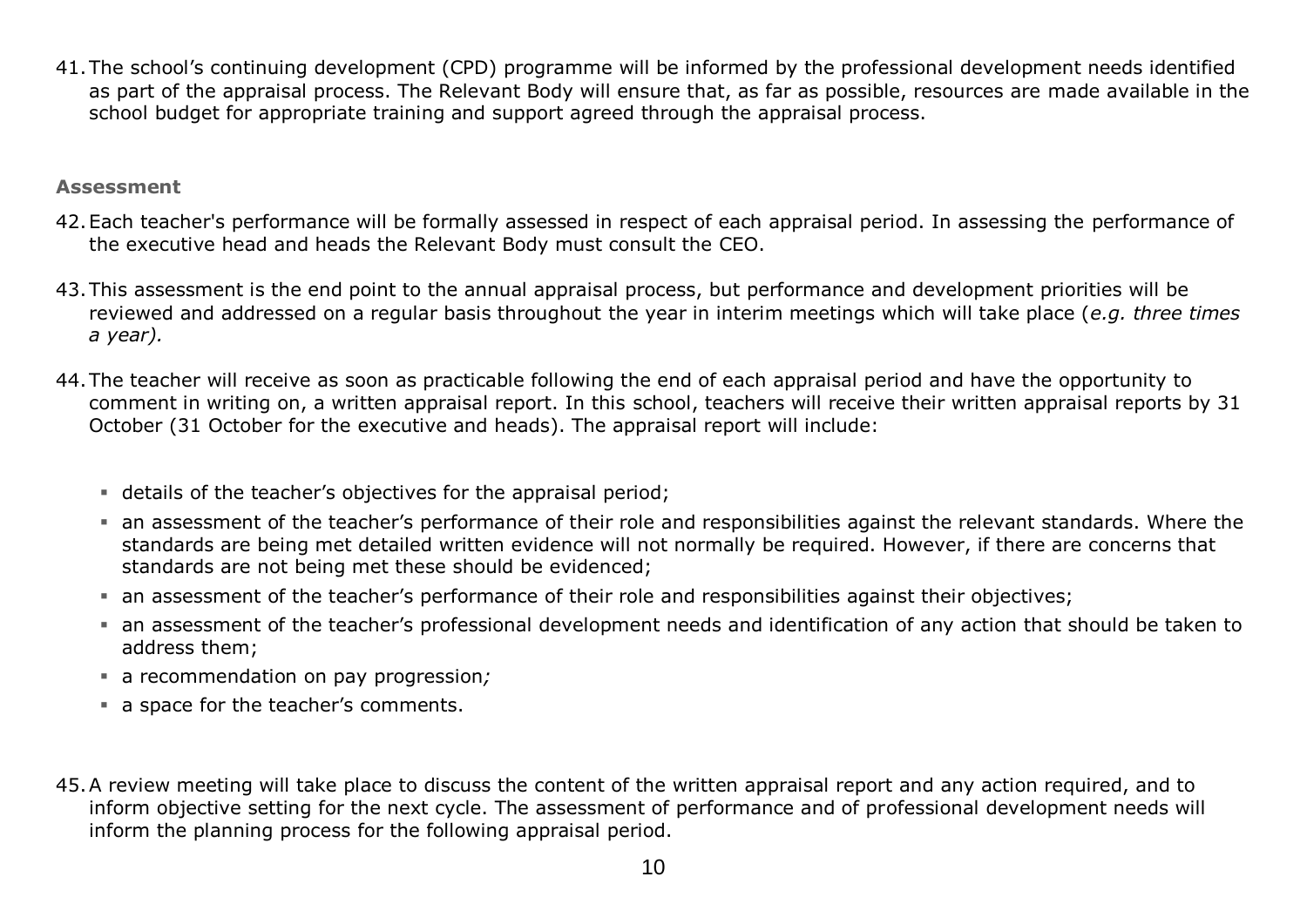# Appeals

- 46.Teachers have a right of appeal against any of the entries in their written appraisal report. If a teacher feels that an entry is wrong or unjust, they may appeal in writing within five working days of receiving their written appraisal report, setting out at the same time the grounds for appeal. Where a teacher wishes to appeal on the basis of more than one entry this would constitute one appeal hearing.
- 47. If the reason for appeal is associated with a decision on pay progression the appeal process in the Trust's Pay Policy should be followed.
- 48. In all other cases the appeal will be considered by a senior manager or an individual member of the relevant body who has not been previously involved with the case. Appeals will be heard without unreasonable delay and, where possible, at an agreed time and place. The teacher will be given at least five working days' notice of the date of the hearing and has the right to be accompanied by a trade union representative or a work colleague. Notes will be taken and a copy sent to the employee.
- 49.Appeals should normally be restricted to considering the reasonableness of the decision made, any relevant new evidence or any procedural irregularities.
- 50.The employee will be informed in writing of the results of the appeal hearing within three working days of the date of the hearing.

### Confidentiality

51.The appraisal process and the written appraisal report will be confidential. However, confidentiality does not override the need for the Head and Relevant Body to quality-assure the operation and effectiveness of the appraisal system. *Annually the Head will provide a written report on the operation and impact of this policy, as part of their Headteacher Report to LABs, the Executive Head to the Secondary Board and a Trust overview is provided to the Compliance Committee annually by the CEO.*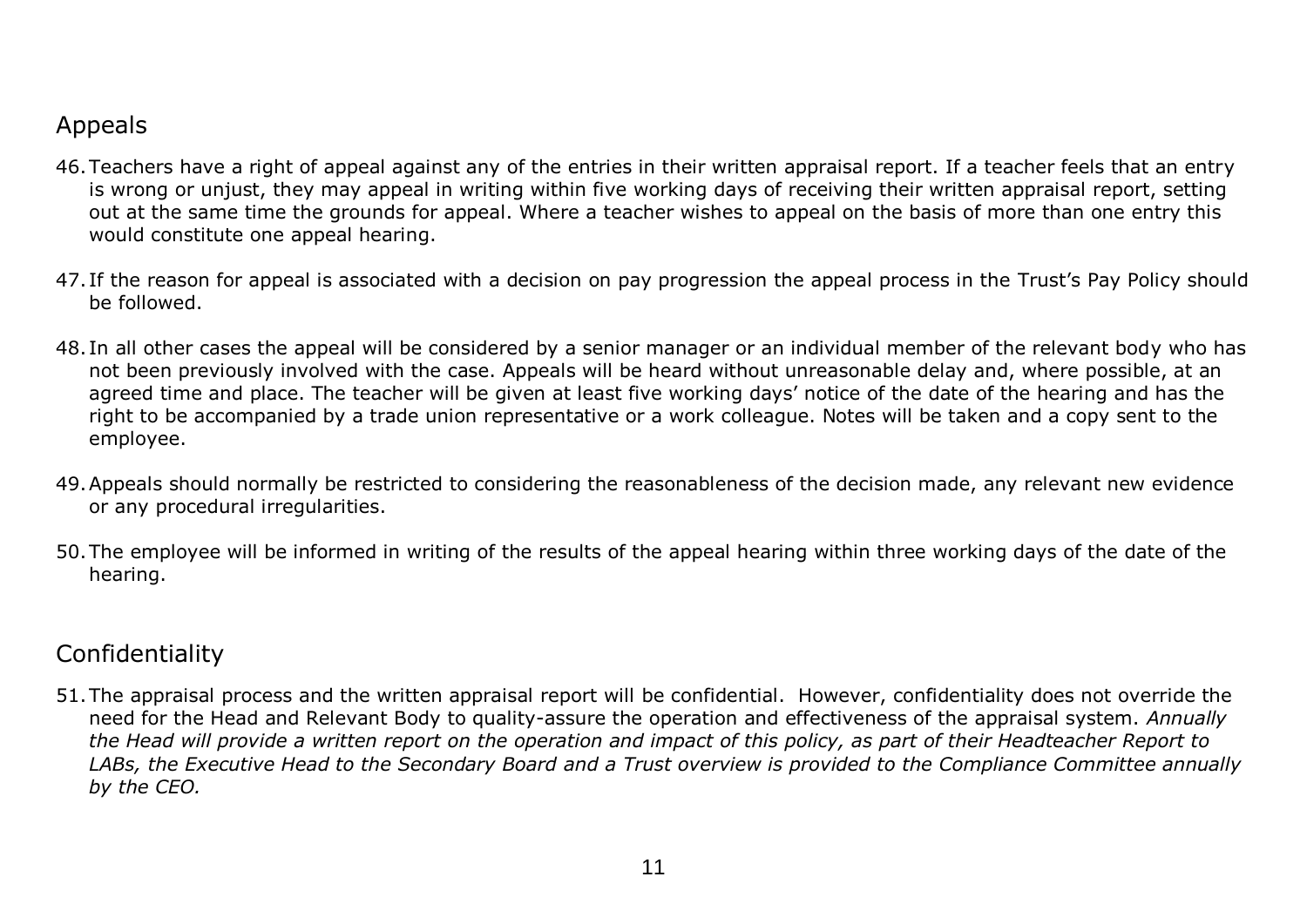### Record Retention

52.The relevant body and Head will ensure that all written appraisal records are retained in a secure place for six years and then destroyed.

# Concerns about a teacher's performance – Structured Managerial Support

- 53. Where there are concerns about any aspects of a teacher's performance at any time during the year, the appraiser will, as part of the appraisal process, meet the teacher to arrange the provision of structured managerial support: The Appraiser will:
- 54.

 $\overline{a}$ 

- give clear feedback about the nature and seriousness of the concerns;
- give them the opportunity to comment on and discuss the concerns;
- agree any support e.g. coaching, mentoring, structured observations, that will be provided to help address those specific concerns;
- make clear how progress will be monitored and when it will be reviewed;
- explain the implications and process if no  $-$  or insufficient  $-$  improvement is made.
- 55.The teacher should be advised, in advance, of the nature and purpose of the meeting and given the opportunity to bring a union representative or work colleague to the meeting, if they wish.
- 56.Notes will be taken of the meeting and a copy given to the member of staff within three working days of the meeting, including where appropriate an action plan setting out the structured managerial support.
- 57.The teacher's progress will continue to be monitored as part of the appraisal process. It may be appropriate to revise objectives. It will be necessary to allow sufficient time for improvement; this will depend on the circumstances but will normally be for a period of not less than four to six working weeks<sup>3</sup>.
- 58.When progress is reviewed, if the appraiser is satisfied that the teacher has made, or is making, sufficient improvement, the appraisal process will continue as normal, with any remaining issues continuing to be addressed through that process.

 $3$  It is for the person conducting the meeting to determine the set period which should be between four and ten working weeks. It should be reasonable and proportionate and should provide sufficient opportunity for an improvement to take place.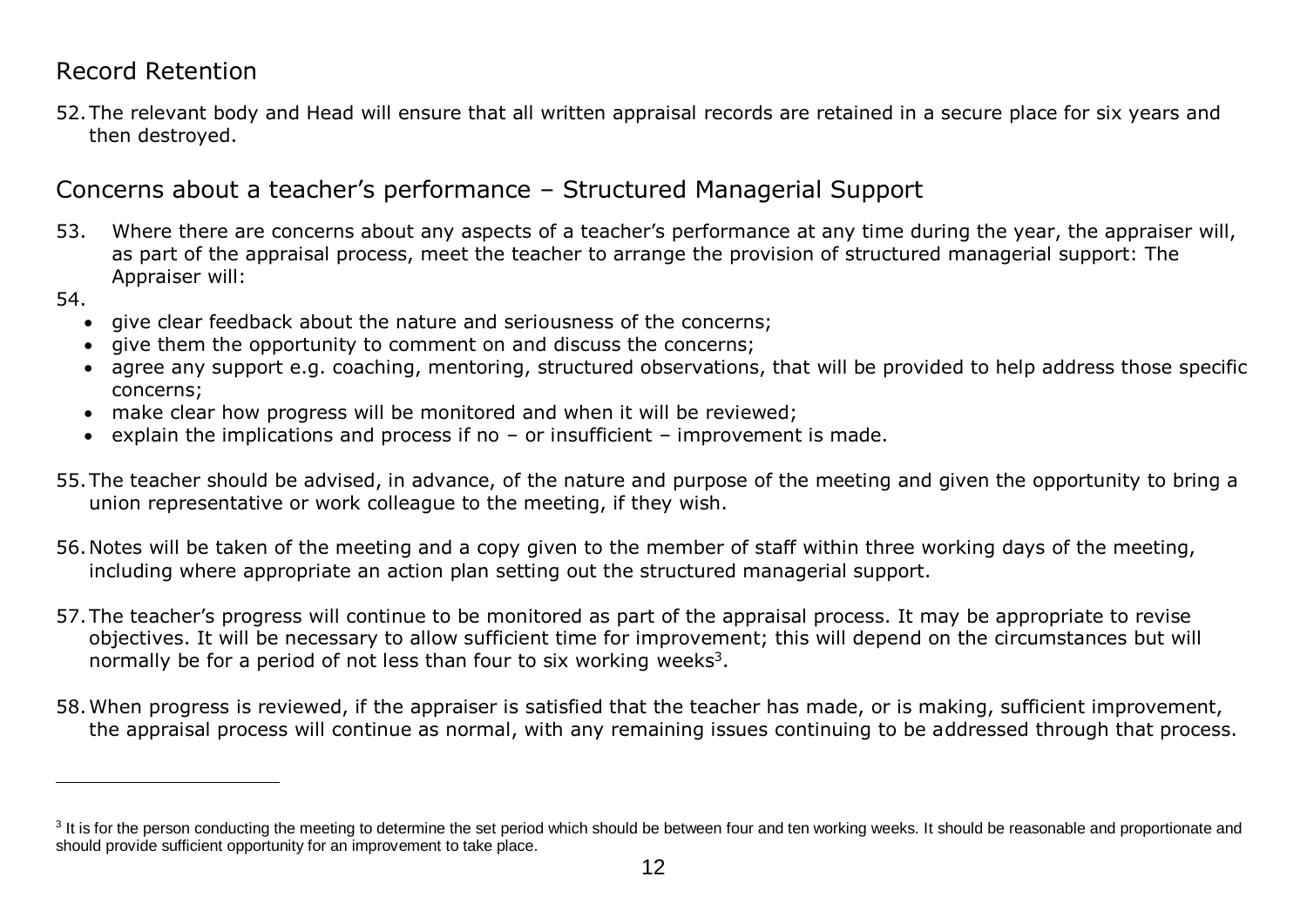59. If the appraiser is not satisfied with progress, the teacher will be notified in writing that the appraisal system will no longer apply and that their performance will be managed under the Professional Capability Procedure. He/she will be invited to a "Formal capability meeting" under this Procedure.

60.Full details of the procedure to be followed are contained in a separate Professional Capability Procedure.

#### **Further advice and support is available from the Trust's HR Adviser, via the CEO or CFO.**

#### **ANNEX A**

Teacher's Standards

#### **INSERT**

#### **ANNEX B**

School's (individual to the setting) monitoring and evaluation protocol

#### **ANNEX C**

UPS application form (example form – please replace with school's own, if desired)

ABINGDON LEARNING TRUST

|                          |             | <b>Upper Pay Spine Progression</b> | <b>Summary Form</b> |  |
|--------------------------|-------------|------------------------------------|---------------------|--|
| <b>Progression from:</b> | UPS $1 - 2$ | UPS $2 - 3$                        |                     |  |
| <b>Member of staff:</b>  |             |                                    |                     |  |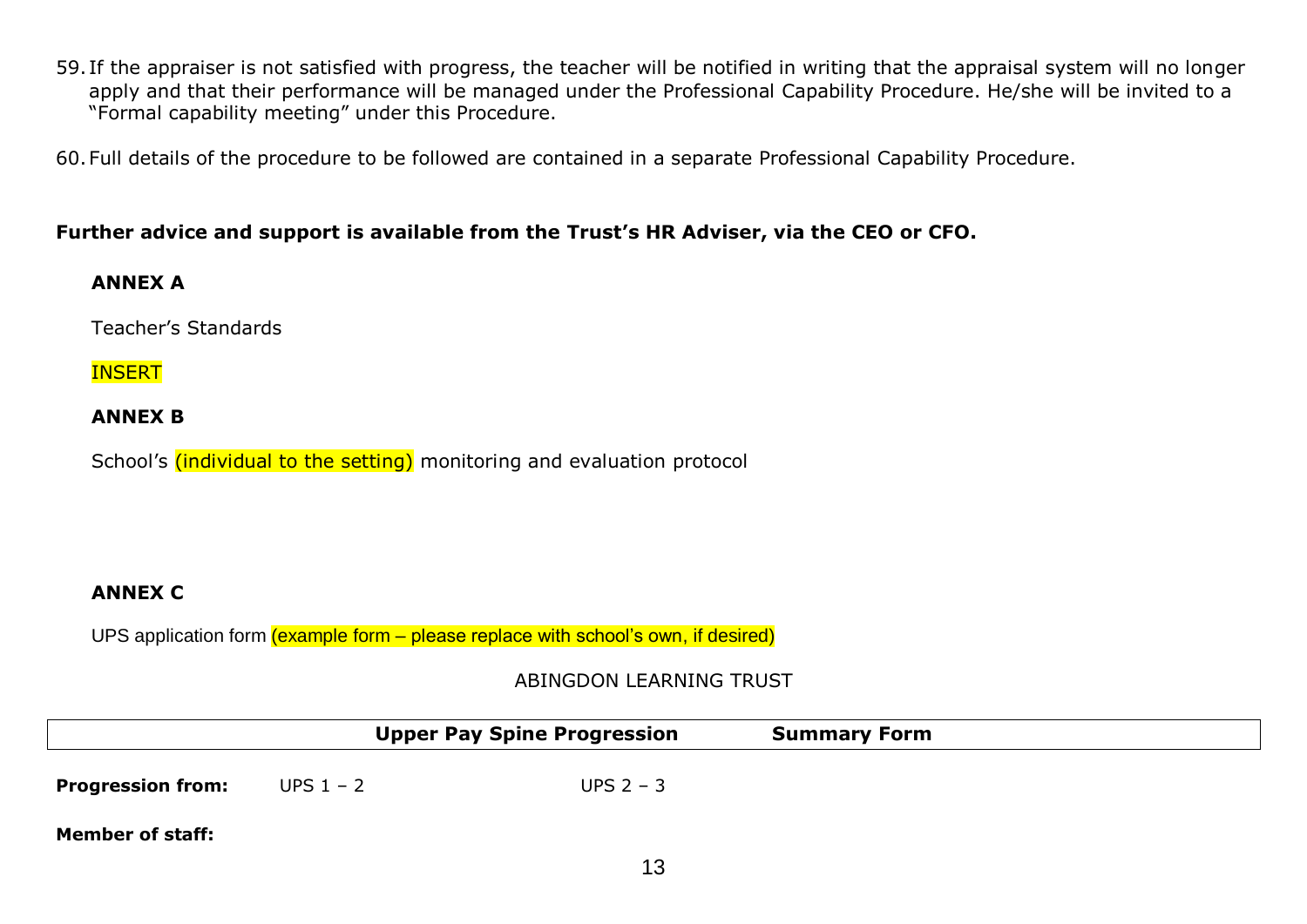#### **Job Description: (attach separately and confirm that this has been reviewed by applicant and reviewer)**

The above named member of staff is eligible for post-Threshold progression. The assessment is for the period:

#### **Line Manager:**

As part of the Appraisal review, please complete this form and pass it to the Headteacher together with the Appraisal paperwork**.**

Please provide honest responses to the following areas of their work. Only tick 'Y' if there is clear evidence to support your judgement.

Tick 'N' if there is no evidence to support your judgement. List the evidence that you have seen.

#### **Has the teacher continued to meet The 10 Threshold Standards?**

|            | Threshold ('P' Standards)                                                                                                                                               | N | <b>Evidence</b> |
|------------|-------------------------------------------------------------------------------------------------------------------------------------------------------------------------|---|-----------------|
|            | Contribute significantly, where appropriate, to implementing<br>workplace policies and practice and to promoting collective<br>responsibility for their implementation. |   |                 |
| $\sqrt{2}$ | Have an extensive knowledge and understanding of how to use and<br>adapt a range of teaching, learning and behaviour management                                         |   |                 |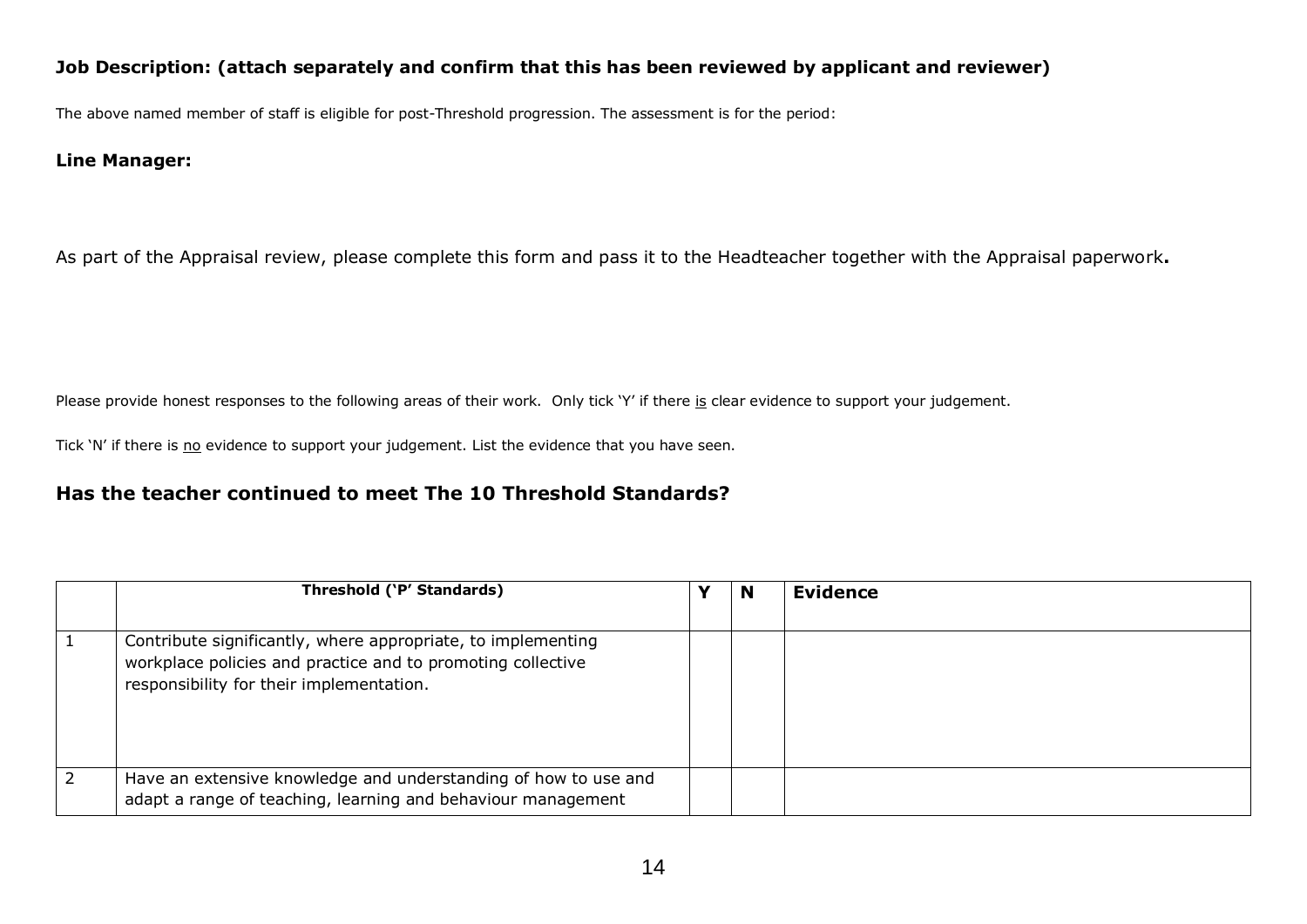|   | strategies, including how to personalise learning to provide<br>opportunities for all learners to achieve their potential.                                                                                                            |  |  |
|---|---------------------------------------------------------------------------------------------------------------------------------------------------------------------------------------------------------------------------------------|--|--|
| 3 | Have an extensive knowledge and well-informed understanding of the<br>assessment requirements and arrangements for the<br>subjects/curriculum areas they teach, including those related to public<br>examinations and qualifications. |  |  |
| 4 | Have up-to-date knowledge and understanding of the different types<br>of qualifications and specifications and their suitability for meeting<br>learners' needs.                                                                      |  |  |
| 5 | Have a more developed knowledge and understanding of their<br>subjects/curriculum areas and related pedagogy including how<br>learning progresses within them.                                                                        |  |  |
| 6 | Have sufficient depth of knowledge and experience to be able to give<br>advice on the development and well-being of children and young<br>people.                                                                                     |  |  |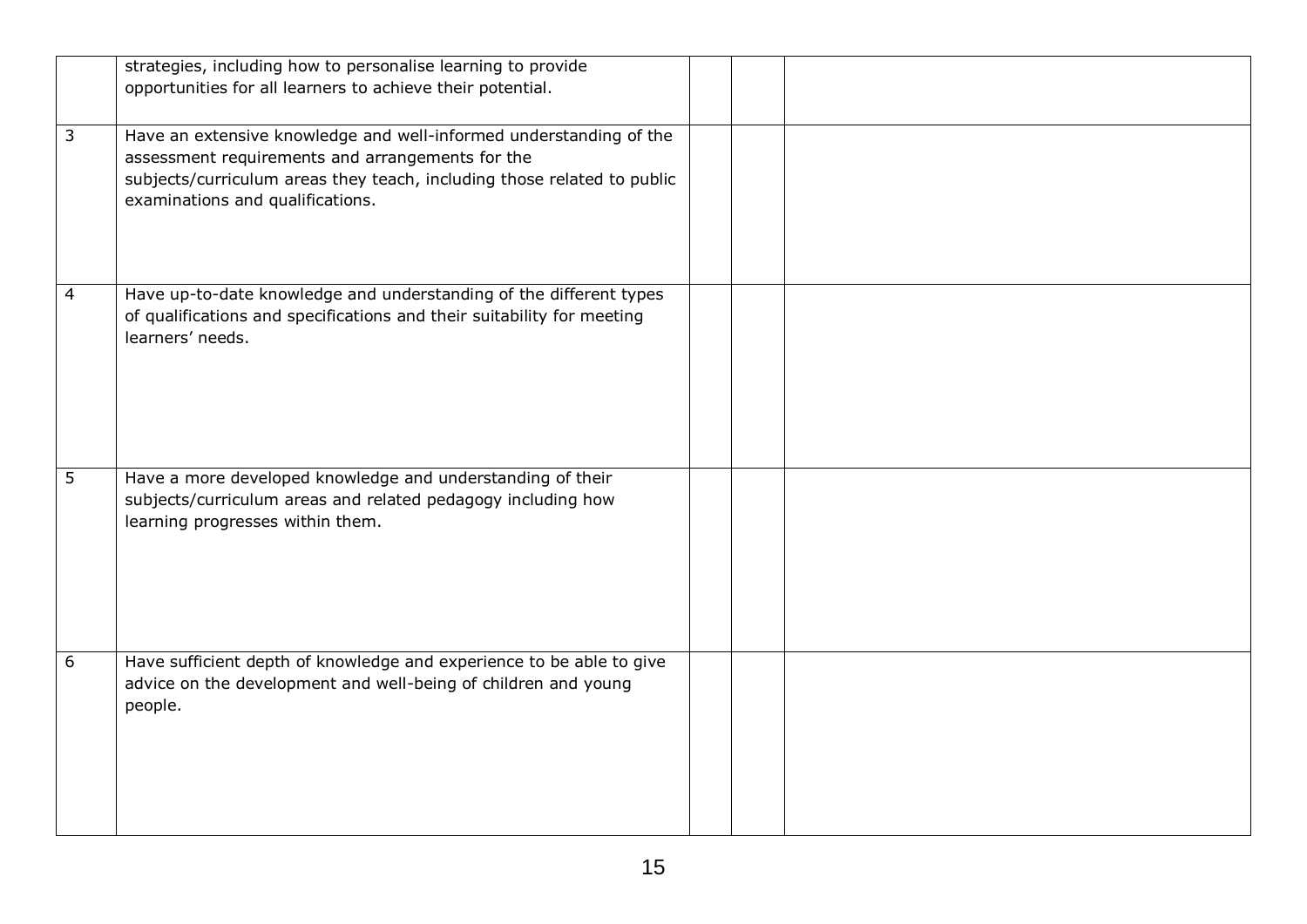|    | Be flexible, creative and adept at designing learning sequences within<br>lessons and across lessons that are effective and consistently well-<br>matched to learning objectives and the needs of learners and which<br>integrate recent developments, including those relating to<br>subject/curriculum knowledge. |  |  |
|----|---------------------------------------------------------------------------------------------------------------------------------------------------------------------------------------------------------------------------------------------------------------------------------------------------------------------|--|--|
| 8  | Have teaching skills which lead to learners achieving well relative to<br>their prior attainment, making progress as good as, or better than,<br>similar learners nationally.<br>(Use FFTB data)                                                                                                                    |  |  |
| 9  | Promote collaboration and work effectively as a team member.                                                                                                                                                                                                                                                        |  |  |
| 10 | Contribute to the professional development of colleagues through<br>mentoring, demonstrating effective practice, and providing advice and<br>feedback.                                                                                                                                                              |  |  |

## Has the teacher had **two consecutive successful performance management reviews** in the last two years?

|  | . .<br>-N<br>. . | <br>$-1 - 1 - 1 - 1 = 1$<br>. .<br>- - - |
|--|------------------|------------------------------------------|
|  |                  |                                          |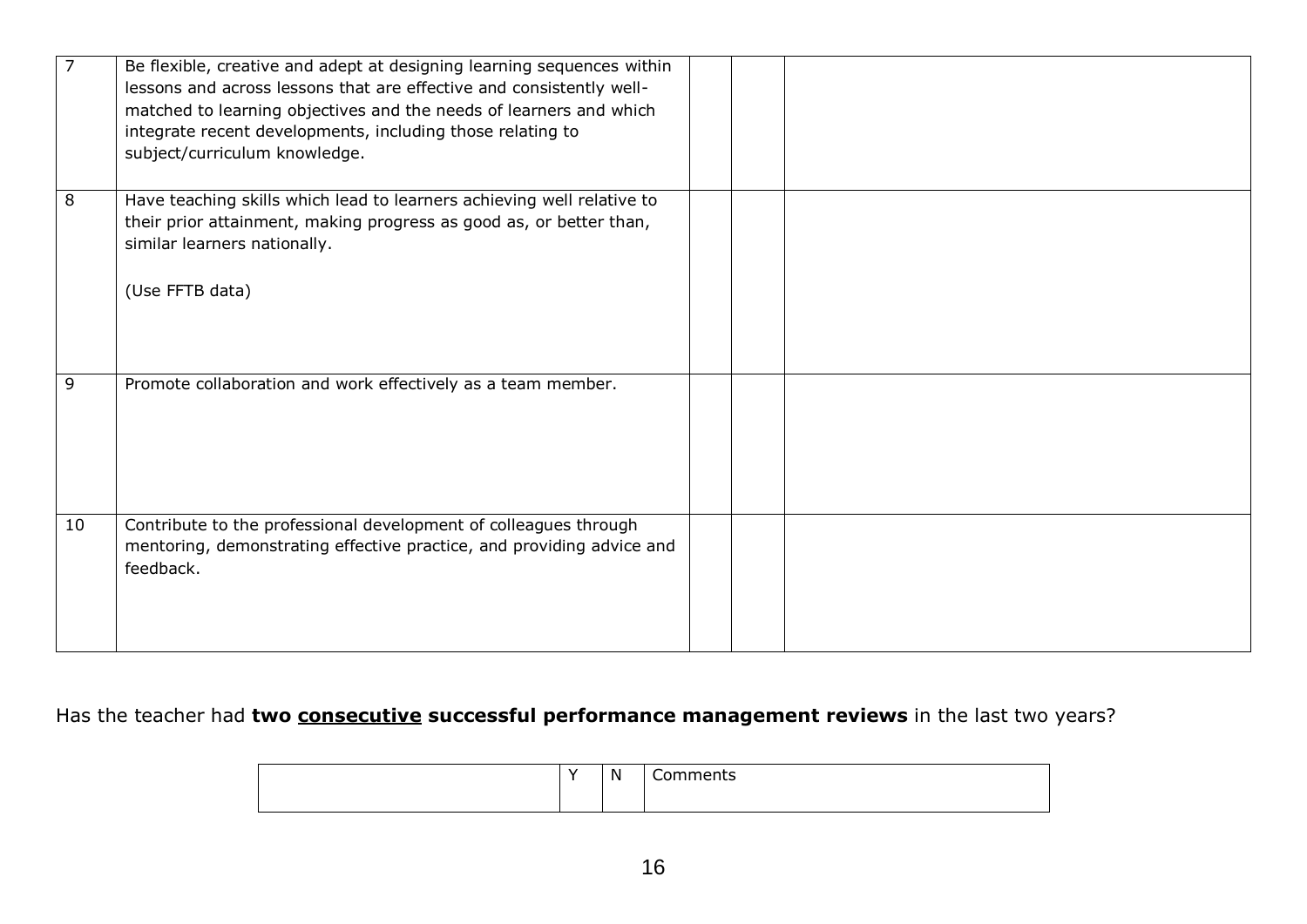| Performance Management targets<br>met in (state academic year) |  |  |
|----------------------------------------------------------------|--|--|
| Performance Management targets<br>met in (state academic year) |  |  |

Has the teacher **'grown professionally by developing their expertise post-threshold'** and made **a 'sustained and substantial contribution'?**

| <b>Aspect</b>                                                                                                                                                                                                               | N | <b>Evidence</b> |
|-----------------------------------------------------------------------------------------------------------------------------------------------------------------------------------------------------------------------------|---|-----------------|
|                                                                                                                                                                                                                             |   |                 |
| This teacher is a 'role model for teaching and learning' (In<br>most cases, this will mean that the teacher is a good or<br>outstanding teacher, and that they are able to demonstrate<br>effective practice to colleagues. |   |                 |
| (Evidence will be lesson observation forms, and judgements on<br>lessons; examples of INSET the teacher has been asked to lead;<br>examples from peer observation/learning walks etc)                                       |   |                 |
|                                                                                                                                                                                                                             |   |                 |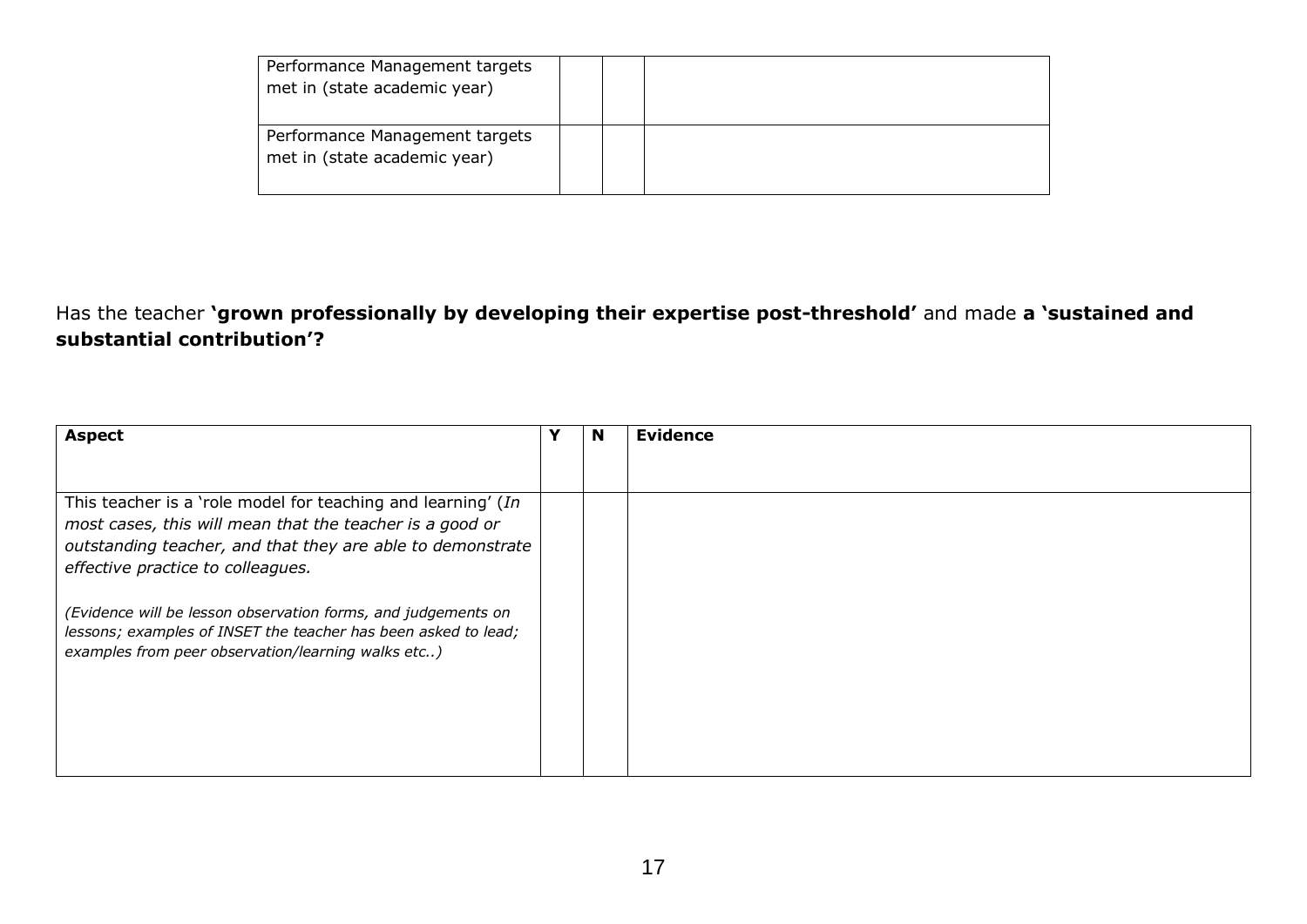| This teacher makes a sustained and substantial<br>contribution to raising of student standards eg "Through<br>coaching staff, leading INSET etc."                                  |  |  |
|------------------------------------------------------------------------------------------------------------------------------------------------------------------------------------|--|--|
| This teacher has 'grown professionally by developing their<br>teaching expertise since passing through the Threshold' eg<br>uses professional development to help raise standards. |  |  |
| Wider contribution to the school or school community<br>beyond the classroom eg extra curricular activities, NQT<br>induction tutor.                                               |  |  |

#### Assessment and Recommendation

- **There is clear evidence of substantial and sustained performance and contribution to the life of the school over the past 2 years. Recommend movement to UPS 2/3.**
- **There is insufficient evidence of substantial and sustained performance and**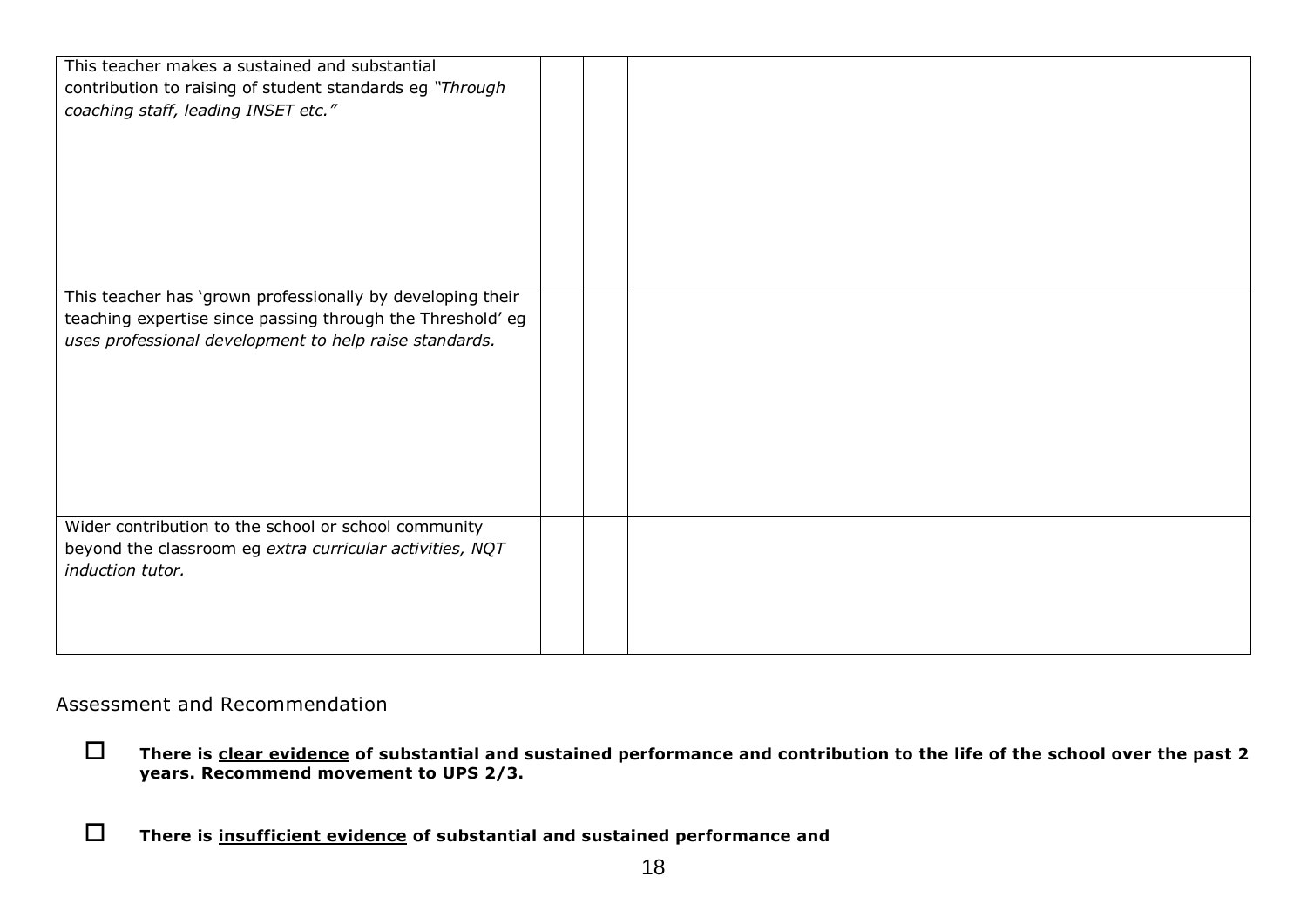**contribution to the life of the school over the past 2 years. Recommend remain on UPS 1/2.**

**Comments (if appropriate):**

**Line Manager (signature) \_\_\_\_\_\_\_\_\_\_\_\_\_\_\_\_\_\_\_\_\_\_\_\_\_\_\_\_\_ Date \_\_\_\_\_\_\_\_\_\_\_\_\_\_\_\_\_**

#### **COMPLETE AND RETURN IN A SEALED ENVELOPE TO THE HEADTEACHER**

Thank you for completing this exercise.

#### **ANNEX D**

Career stage expectations

| Area                     |                                     | <b>BAND1</b>                                                    |                                       | <b>BAND 2</b>                                                                                                                             |                                                                                                                                          |                                                                          |                                                                                                                                                                                  | <b>BAND 3</b>                                                                                                                       |                                                                                                                                                             |                                                                                                                                                                                                             |                                                                                                                                                                                                                         |
|--------------------------|-------------------------------------|-----------------------------------------------------------------|---------------------------------------|-------------------------------------------------------------------------------------------------------------------------------------------|------------------------------------------------------------------------------------------------------------------------------------------|--------------------------------------------------------------------------|----------------------------------------------------------------------------------------------------------------------------------------------------------------------------------|-------------------------------------------------------------------------------------------------------------------------------------|-------------------------------------------------------------------------------------------------------------------------------------------------------------|-------------------------------------------------------------------------------------------------------------------------------------------------------------------------------------------------------------|-------------------------------------------------------------------------------------------------------------------------------------------------------------------------------------------------------------------------|
|                          | M1                                  | M <sub>2</sub>                                                  | M <sub>3</sub>                        | M4                                                                                                                                        | M <sub>5</sub>                                                                                                                           | M6                                                                       | UPS <sub>1</sub>                                                                                                                                                                 | UPS <sub>2</sub>                                                                                                                    | UPS <sub>3</sub>                                                                                                                                            | <b>TLR post holder</b>                                                                                                                                                                                      | <b>Assistant / Deputy Head</b>                                                                                                                                                                                          |
| Professional<br>Practice | -Most pupils make<br>good progress. | - Take part<br>workshops<br>for parents<br>etc with<br>support. | -All pupils<br>make good<br>progress. | -All pupils<br>make good<br>progress.<br>-Begin to<br>lead some<br>aspects of<br>staff<br>meetings.<br>- Lead<br>aspects of<br>workshops. | -All pupils<br>make good<br>progress<br>with some<br>making<br>outstanding<br>progress<br>-Lead some<br>aspects of<br>staff<br>meetings. | -Lead staff<br>meetings in areas<br>of expertise.<br>- Lead staff teams. | -All pupils<br>make good<br>progress<br>with many<br>making<br>outstanding<br>progress (in<br>specialist<br>subject).<br>-Lead<br>workshops.<br>- Lead<br>aspects of<br>the SDP. | - All pupils<br>make good<br>progress<br>with many<br>making<br>outstanding<br>progress.<br>- Monitor<br>staff teams &<br>projects. | - All pupils<br>make good<br>progress<br>with most<br>making<br>outstanding<br>progress -<br>Monitor key<br>stage /<br>whole school<br>projects &<br>teams. | -All pupils make good<br>progress with most making<br>outstanding progress.<br>-Leading teaching and<br>learning throughout the<br>school within their defined<br>specialism.<br>-Lead sections of the SDP. | -Responsibility for larger<br>sections of the SDP and School<br>Evaluation.<br>-Major lead in planning,<br>organising and leading staff<br>meetings.<br>-Schedule workshops across the<br>school for staff and parents. |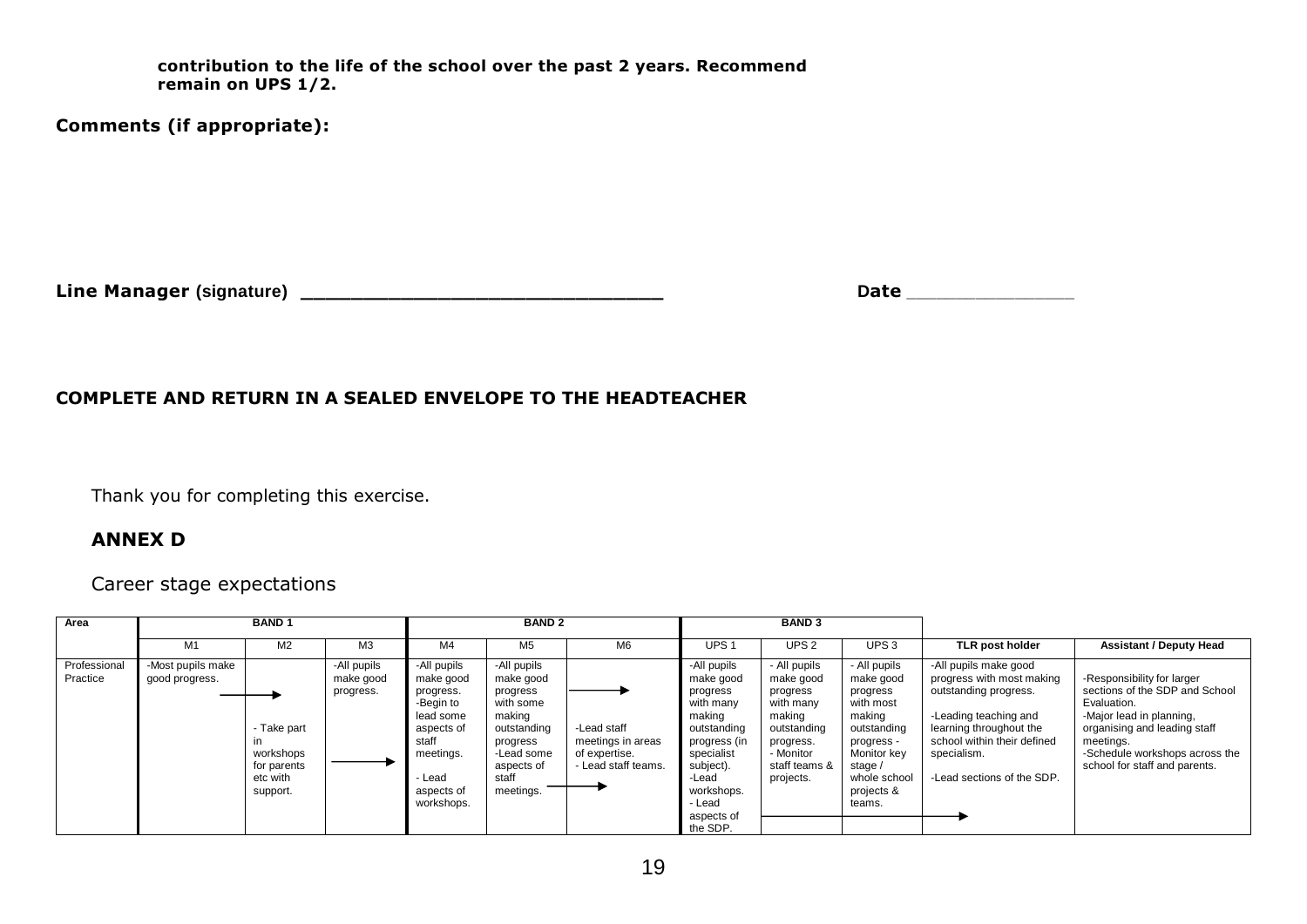| Professional<br>Outcomes      | -Cohort and main<br>groups achieve in<br>line with national-<br>expectations.<br>-Class data<br>analysed, with<br>support, and<br>changes made to<br>own practise. | -Class data<br>analysed<br>and changes<br>made to own<br>practise.<br>-Take<br>responsibility<br>for subject<br>leadership,<br>with support. | -Cohort and<br>most groups<br>achieve in<br>line with<br>national<br>expectations.<br>-Lead a<br>subject area<br>effectively<br>tracking<br>progress<br>within the<br>subject.                                           | -Share<br>analysis of<br>class data<br>with<br>colleagues<br>to identify<br>common<br>areas to<br>improve and<br>effect the<br>necessary<br>changes. | -Almost all<br>pupils<br>achieve in<br>line with<br>national<br>expectations<br>and some<br>exceed<br>them.<br>-Implement<br>relevant<br>initiatives<br>linked to<br>subject led. | -Almost all pupils<br>achieve in line with<br>national<br>expectations and<br>many exceed them.<br>-Key<br>stage/subject/cohort<br>data analysed and<br>changes made to<br>improve standards.                                                 | -Whole<br>school data<br>in specific<br>subjects<br>analysed &<br>changes<br>made to<br>improve<br>standards.<br>-Work with<br>individuals to<br>effect<br>improvement<br>of standards<br>across a KS. | -Almost all<br>pupils<br>achieve in<br>line with<br>national<br>expectations<br>and most<br>exceed<br>them.<br>-Work with<br>groups of<br>staff to effect<br>improvement<br>of standards<br>across a KS. | -Work with<br>groups of<br>staff to effect<br>improvement<br>of standards<br>across the<br>school.                                        | -Monitor, analyse &<br>evaluate data & in defined<br>specialism against school,<br>national and other<br>benchmarks to provide<br>strategies for whole school<br>improvement.<br>-Work with groups of staff to<br>effect improvement of<br>standards across the<br>school. | -Monitor, analyse & evaluate<br>whole school data against<br>school, county, national and<br>other benchmarks to provide<br>strategic plans for whole school<br>improvement.<br>-Work with the staff to effect<br>improvement of standards<br>across the school. |
|-------------------------------|--------------------------------------------------------------------------------------------------------------------------------------------------------------------|----------------------------------------------------------------------------------------------------------------------------------------------|--------------------------------------------------------------------------------------------------------------------------------------------------------------------------------------------------------------------------|------------------------------------------------------------------------------------------------------------------------------------------------------|-----------------------------------------------------------------------------------------------------------------------------------------------------------------------------------|-----------------------------------------------------------------------------------------------------------------------------------------------------------------------------------------------------------------------------------------------|--------------------------------------------------------------------------------------------------------------------------------------------------------------------------------------------------------|----------------------------------------------------------------------------------------------------------------------------------------------------------------------------------------------------------|-------------------------------------------------------------------------------------------------------------------------------------------|----------------------------------------------------------------------------------------------------------------------------------------------------------------------------------------------------------------------------------------------------------------------------|------------------------------------------------------------------------------------------------------------------------------------------------------------------------------------------------------------------------------------------------------------------|
| Professional<br>Relationships | -Positive working<br>relationships with<br>pupils, colleagues<br>and parents.                                                                                      | -Secure<br>working<br>relationships<br>with pupils,<br>colleagues<br>and parents.                                                            | -Good<br>working<br>relationships<br>with pupils,<br>and parents<br>which focus<br>on improving<br>provision for<br>individuals.<br>-Good<br>working<br>relationships<br>with<br>colleagues<br>improves<br>own practise. | Professional<br>relationships<br>with pupils<br>and parents<br>improves<br>provision for<br>class/subject<br>groups.                                 |                                                                                                                                                                                   | -Professional<br>relationships with<br>pupils, colleagues<br>and parents leads<br>to effective<br>class/subject<br>provision for all<br>groups.<br>- Lead aspects of<br>CPD in areas of<br>expertise within<br>own Key<br>Stage/subject area. | - Build &<br>lead small<br>teams to<br>improve<br>provision<br>and<br>outcomes.<br>-Begin to<br>lead CPD<br>across the<br>school.<br>-Mentor<br>colleagues<br>incl' co-<br>coaching.                   | -Confidently<br>lead CPD<br>across the<br>school.                                                                                                                                                        | -Build and<br>lead school-<br>wide teams<br>to improve<br>provision<br>and<br>outcomes.<br>-Actively<br>lead CPD<br>across the<br>school. | -Build and lead school-wide<br>teams to improve provision<br>and outcomes in defined<br>specialism area and<br>develop strategies to utilise<br>this knowledge across other<br>curriculum areas.                                                                           | -Build and lead school-wide<br>teams to improve provision and<br>outcomes for the whole school.                                                                                                                                                                  |
| Professional<br>Development   | -Able, with<br>support, to identify<br>key professional<br>development<br>needs and<br>respond to advice.                                                          | -Able to<br>identify key<br>professional<br>development<br>needs and<br>responds to<br>advice.                                               | -Takes a<br>proactive role<br>in accessing<br>relevant<br>support and<br>professional<br>development.                                                                                                                    | -Competent,<br>reflective<br>practitioner<br>who makes<br>him/herself<br>aware of<br>changes in<br>current<br>practice.                              | -Competent,<br>reflective<br>practitioner<br>who keeps<br>up to date<br>with current<br>practice and<br>adopts<br>accordingly.                                                    | -Competent,<br>reflective<br>practitioner who<br>uses action<br>research to improve<br>his/her teaching<br>practices.                                                                                                                         | -Proactively<br>leads the<br>professional<br>development<br>of<br>colleagues<br>within a<br>specific<br>area.<br>-Mentoring<br>new<br>colleagues.                                                      | -Proactively<br>leads the<br>professional<br>development<br>of<br>colleagues<br>within a key<br>stage.                                                                                                   | -Proactively<br>leads the<br>professional<br>development<br>of<br>colleagues<br>within a key<br>stage.                                    | -Proactively leads the<br>professional development<br>of colleagues across more<br>than one key stage.<br>- Engage with and<br>contribute to local<br>professional networks<br>outside the school.                                                                         | -Proactively leads the<br>professional development of<br>colleagues across the school.<br>- Engage with and contribute to<br>the professional networks<br>beyond the school.                                                                                     |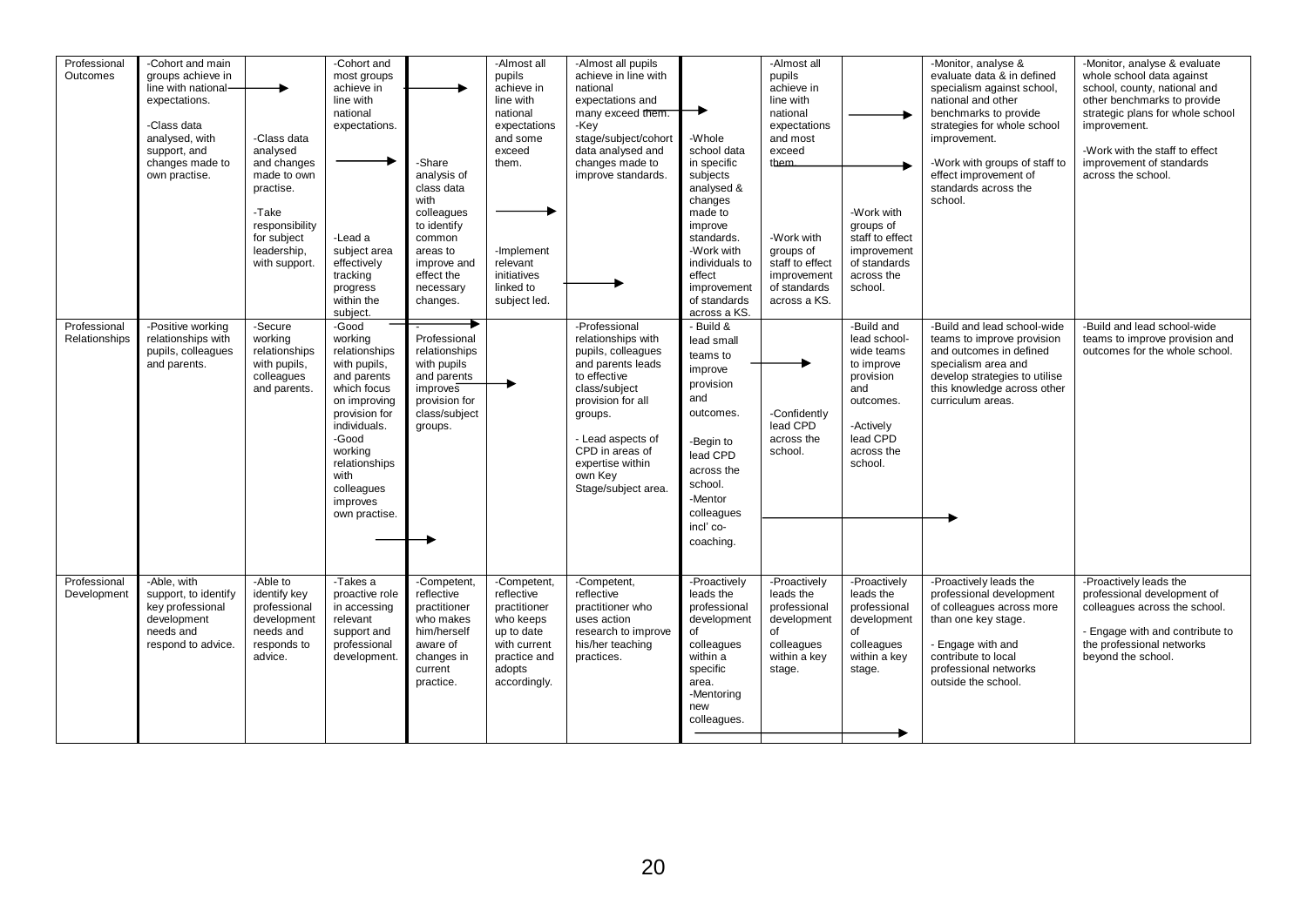| Professional | Meet all standards | Meet all  | Meet all  | Meet all  | Meet all  | Meet all standards | Meet all  | Meet all  | Meet all  | -Meets all standards.       | -Meets all standards.       |
|--------------|--------------------|-----------|-----------|-----------|-----------|--------------------|-----------|-----------|-----------|-----------------------------|-----------------------------|
| Conduct      |                    | standards | standards | standards | standards |                    | standards | standards | standards | -Assume the role of         | -Assume the role of Head in |
|              |                    |           |           |           |           |                    |           |           |           | Head/Deputy in their        | his/her absence.            |
|              |                    |           |           |           |           |                    |           |           |           | absence.                    |                             |
|              |                    |           |           |           |           |                    |           |           |           | -Involved in the day to day |                             |
|              |                    |           |           |           |           |                    |           |           |           | leadership of the school.   |                             |
|              |                    |           |           |           |           |                    |           |           |           |                             |                             |
|              |                    |           |           |           |           |                    |           |           |           |                             |                             |
|              |                    |           |           |           |           |                    |           |           |           |                             |                             |

ANNEX E

Setting objectives

In November 2018, the report of the independent Teacher Workload Advisory Group on the use of data in schools was published. The findings of the report, Making data work, were accepted by the DfE and Ofsted. A copy of the report can be accessed here:

[https://assets.publishing.service.gov.uk/government/uploads/system/uploads/attachment\\_data/file/754349/Workload\\_Advisory\\_Group-report.pdf](https://assets.publishing.service.gov.uk/government/uploads/system/uploads/attachment_data/file/754349/Workload_Advisory_Group-report.pdf)

On page 17, the report says,

'Individual performance of pupils in tests is due to a range of factors and this should be recognised. Assessments are designed to evaluate, measure and report the progress and attainment of pupils, rather than evaluate the performance of teachers. Trying to hold teachers to account for assessments that they typically administer themselves undermines effective assessment and risks unduly distorting curriculum and classroom practice. The performance of a single exam class should also not be used as a principal measure of teaching quality in a performance management system, not least because it can distort the focus of teachers away from other classes. The exam performance of a class depends on many factors, most of which are outside the control of the person who happens to have them in their final year. This is why pay progression should never be dependent on quantitative assessment metrics, such as test outcomes.'

The report highlights the inappropriateness of using pupil performance data to set crude performance management objectives for teachers. Specifically, the report found that:

• teachers should have goals that are within their control, that are closely tied to actionable behaviours, and that are aspirational and achievable;

• the performance of a single exam class should not be used as a principal measure of teaching quality in a performance management system;